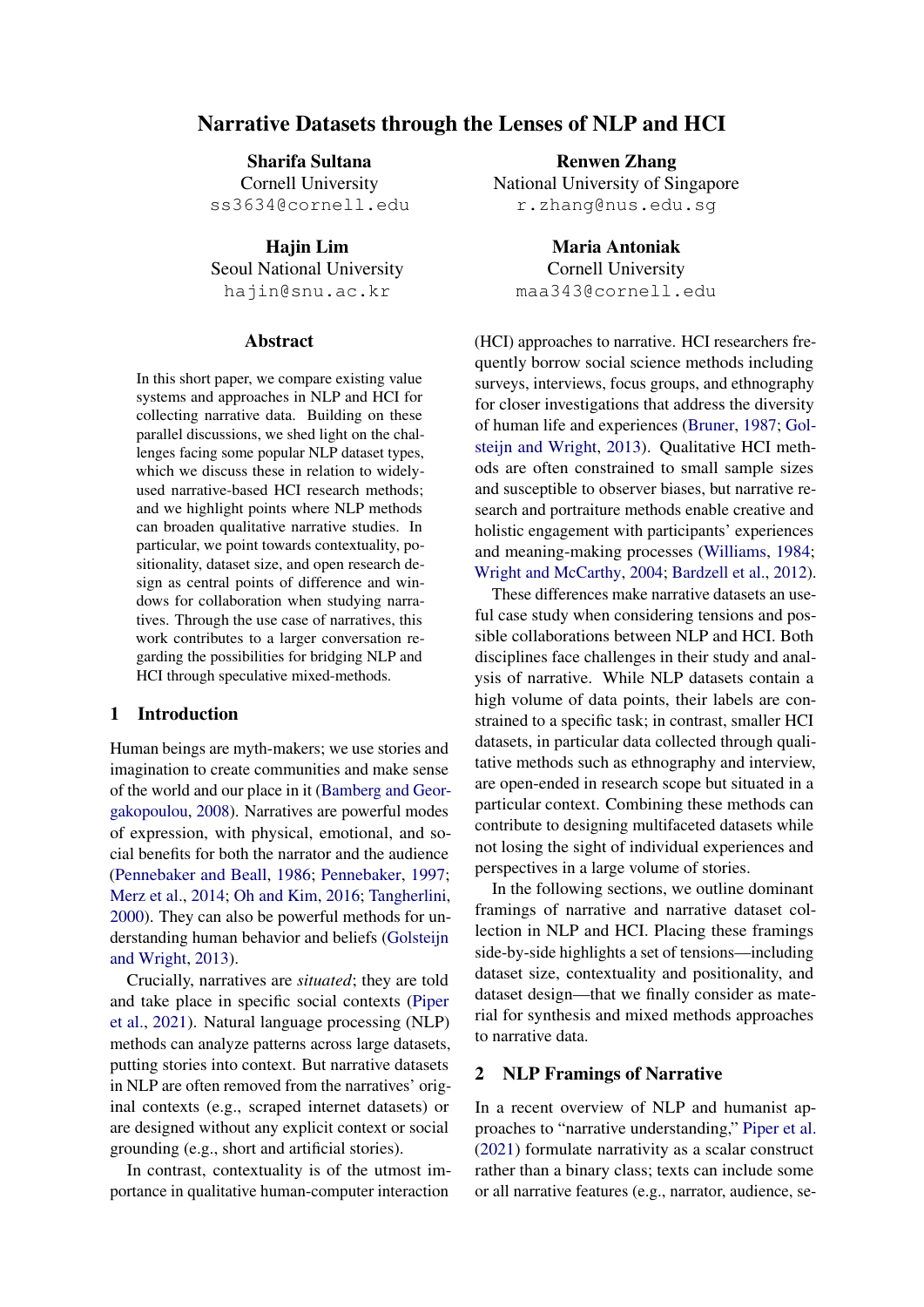quential actions). Most NLP narrative tasks focus on building abstractions from narratives by extracting these features and measuring relationships among them. These tasks include extracting narrative structure, like scripts, plot units, or narrative arcs [\(Schank and Abelson,](#page-6-5) [1977;](#page-6-5) [Lehnert,](#page-5-2) [1981;](#page-5-2) [Chambers and Jurafsky,](#page-5-3) [2008,](#page-5-3) [2009;](#page-5-4) [Goyal et al.,](#page-5-5) [2010;](#page-5-5) [Reagan et al.,](#page-6-6) [2016\)](#page-6-6); modeling connections between characters [\(Bamman et al.,](#page-4-2) [2013;](#page-4-2) [Iyyer](#page-5-6) [et al.,](#page-5-6) [2016;](#page-5-6) [Lukin et al.,](#page-6-7) [2016\)](#page-6-7); generating new stories or summaries [\(Goldfarb-Tarrant et al.,](#page-5-7) [2020;](#page-5-7) [Guan et al.,](#page-5-8) [2020;](#page-5-8) [Akoury et al.,](#page-4-3) [2020\)](#page-4-3); answering questions about the story [\(Richardson et al.,](#page-6-8) [2013\)](#page-6-8), and identifying a correct story ending [\(Chambers](#page-5-3) [and Jurafsky,](#page-5-3) [2008;](#page-5-3) [Mostafazadeh et al.,](#page-6-9) [2016\)](#page-6-9).

As in other areas of NLP, some narrative research falls into *shared tasks*, where artificial story datasets are often (though not always) used for testing a particular technical ability of a system. These datasets are sometimes created and often labeled by crowdworkers, and they include brief scenarios not explicitly connected to broader social contexts and narratives. For example, one of the widely used corpora for testing performance on the Story Cloze task is ROCStories dataset which is a collection of 100,000 crowdsourced "five-sentence commonsense stories" [\(Mostafazadeh et al.,](#page-6-9) [2016\)](#page-6-9).

Narrative research in NLP also includes *corpusbased* studies, where researchers use narrative models to learn about a particular dataset and its authors. Corpus-based studies depend on curated datasets that range widely, e.g., fictional works (e.g., novels, fairytales) [\(Jans et al.,](#page-5-9) [2012;](#page-5-9) [Iyyer](#page-5-6) [et al.,](#page-5-6) [2016\)](#page-5-6), news stories [\(Chambers and Jurafsky,](#page-5-3) [2008\)](#page-5-3), biographies [\(Bamman and Smith,](#page-4-4) [2014\)](#page-4-4), and personal stories shared orally or on social media [\(Gordon and Swanson,](#page-5-10) [2009;](#page-5-10) [Ouyang and McK](#page-6-10)[eown,](#page-6-10) [2014;](#page-6-10) [Antoniak et al.,](#page-4-5) [2019\)](#page-4-5). These curated datasets were authored in social contexts separate from the NLP research study and are gathered afterwards. Curated datasets can also be used for shared tasks, e.g., coreference resolution [\(Bamman et al.,](#page-4-6) [2020\)](#page-4-6), story generation [\(Akoury et al.,](#page-4-3) [2020\)](#page-4-3).

There are a small number of naturalistic NLP narrative datasets that lie outside of the above categories. For example, [Sap et al.](#page-6-11) [\(2020\)](#page-6-11) collected autobiographical stories and retellings of these stories from crowdworkers; this data was shared as part of the research study but was also grounded in the authors' personal experiences.

And finally, many modern NLP methods for nar-

ratives rely on large, pretrained models [\(Devlin](#page-5-11) [et al.,](#page-5-11) [2019\)](#page-5-11). These models are trained on massive and (mostly) undocumented datasets, containing a mixture of documents from unrelated domains to generalize to other domains and tasks (after finetuning). These pretraining datasets, like the aptlynamed Pile [\(Gao et al.,](#page-5-12) [2020\)](#page-5-12), are too large for full datasheet descriptions [\(Gebru et al.,](#page-5-13) [2021\)](#page-5-13) and can encode human biases [\(Bender et al.,](#page-4-7) [2021\)](#page-4-7).

### 3 HCI Framings of Narrative

Four key themes are associated with HCI's sensibility of narrative: (a) fact (universal/objective truth) (b) experience (global, local, and day-to-day experiences) (c) interpretation (perceived understanding of a and b) (d) fiction (imaginations and cultural value-system based storytelling) [\(Bruner,](#page-5-14) [1990;](#page-5-14) [Sterling,](#page-6-12) [2009;](#page-6-12) [Golsteijn and Wright,](#page-5-0) [2013\)](#page-5-0). HCI researchers often ask questions to understand problems better and care about accuracy, legitimacy, and materiality (i.e., why and how certain issues are important) of information. Many subdomains of HCI refer to and build on users' experiences regarding narratives [\(Feuston and Piper,](#page-5-15) [2019\)](#page-5-15). HCI practitioners' and designers' interactions with social settings and/or professional environments frequently influence their experiences in a given time and situation, and so they consciously refrain from making generalizable statements and encourage the mention of contextuality, which is strongly associated with the narratives [\(Golsteijn](#page-5-0) [and Wright,](#page-5-0) [2013\)](#page-5-0). Experience-centered research also values empathy to understand the researchers' orientation to the user, and whether they are motivated to empathize with the users' needs and emotional responses [\(Wright and McCarthy,](#page-7-3) [2008\)](#page-7-3).

HCI uses both qualitative and quantitative techniques to gather and examine narratives. Both quantitative techniques (e.g., surveys and computational analysis of social media data) and qualitative approaches (e.g., interviews, observation, and focus groups) and artistic techniques are frequent in HCI. In this paper, we focus on qualitative HCI methods for narratives, as they differ from NLP approaches in terms of ontology and epistemology, representing two distinct worldviews [\(Slevitch,](#page-6-13) [2011\)](#page-6-13).

In surveys, researchers conduct statistical analyses and evaluate the responses based on standard tests and sets of metrics. Using qualitative text coding in cases of free-text responses within the survey is also common. More specifically, HCI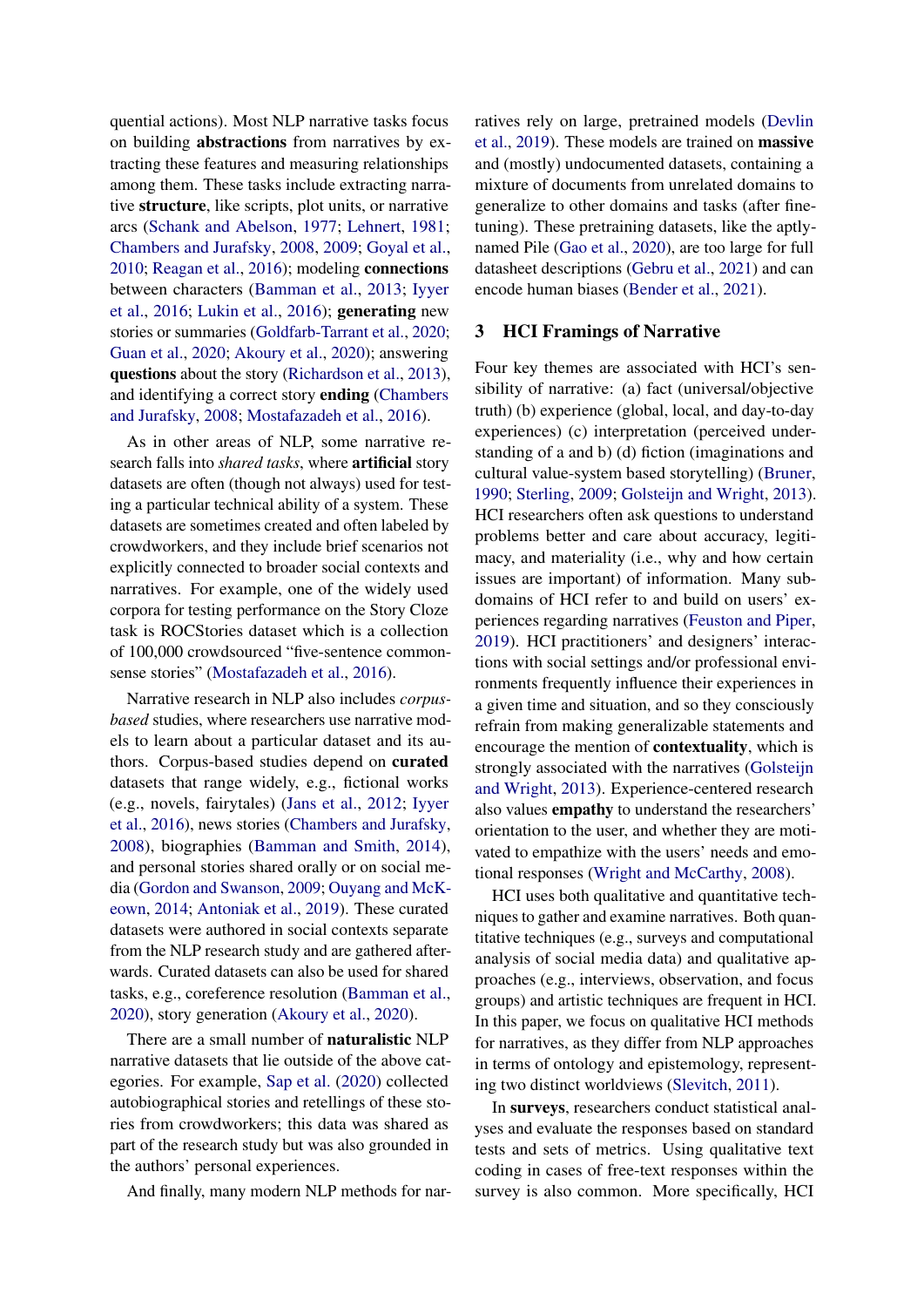scholars have conducted surveys to investigate people's motivations, goals, and challenges with regard to posting narratives on social media [\(Sannon](#page-6-14) [et al.,](#page-6-14) [2019\)](#page-6-14), as well as factors that influence their decision-making when it comes to online disclosure [\(Bazarova et al.,](#page-4-8) [2015;](#page-4-8) [Zhang et al.,](#page-7-4) [2021\)](#page-7-4) These approaches are motivated by understanding a specific set of people in a specific setting and social context.

Ethnography, observations, interviews, focus group discussions, and story-telling are common methods used by qualitative HCI researchers [\(Sul](#page-6-15)[tana and Ahmed,](#page-6-15) [2019\)](#page-6-15). Other than transcriptionbased qualitative text coding, image, audio and video coding are also used for analysis [\(Andalibi](#page-4-9) [et al.,](#page-4-9) [2017;](#page-4-9) [Sharma and De Choudhury,](#page-6-16) [2015\)](#page-6-16). In this regard, not only the texts, images, audio, and videos of the participants are used, but also pictures of the environment, background noise, and even reasons and results of unintended interruptions can contribute to the richness of narratives.

HCI researchers also use curated social media data and conduct statistical analyses and qualitative text coding on this data to understand certain research problems. HCI researchers in some domains also use online ethnographic techniques on social media and collaborative platforms (e.g., gaming, e-commerce) to grow deeper understandings of these communities [\(Mim and Ahmed,](#page-6-17) [2020\)](#page-6-17).

Many HCI researchers and participants use artistic techniques like drawings and installations for addressing research queries [\(Sturdee et al.,](#page-6-18) [2021\)](#page-6-18). It is quite common for artists to conduct an autoethnography with themselves, in which their creation of art is their narrative. In many cases, such narratives are symbolic and contextual.

Finally, many HCI researchers adopt mixed methods where they use both qualitative and quantitative approaches to grow a wider and deeper understanding of their research problems. For example, a recent feminist-HCI design used a survey to understand the spread of gender harassment on social media and also conducted interviews and focus group discussions for participatory design and user evaluation of *Unmochon* [\(Sultana et al.,](#page-6-19) [2021\)](#page-6-19).

#### 4 Interdisciplinary Tensions

Volume and depth of narratives. On one hand, NLP techniques can analyze more narratives (and often more normalized) with reduced researcher workload, though at the loss of qualitative detail. On the other hand, qualitative methods in HCI offer a deeper understanding of narratives based on a more limited sample size. Despite smaller datasets, HCI often depends on theoretical saturation of narratives, in which all important themes are represented, while in NLP, even if the number of datapoints is greater, researchers interested in a particular community often rely on an extracted sample decided by someone else (i.e., *curated* datasets) which might not capture all relevant themes.

#### 4.1 Abstraction and Contextuality

While gaining holistic understandings of an individual in HCI, researchers care about participants' life experiences, social relationships, and observable artifacts surrounding them. In NLP research, it is often impossible to glean such relevant and detailed information from individuals in a large dataset, where abstraction rather than situatedness is the goal. This contrast also pertains to the *agency and privacy* of the narrative sources—whether authors are informed about and consent to the inclusion of their narrative in the dataset for research purposes—as well as the uncertain *representation* of different groups. Narrative data in NLP often lacks explicit context (artificial datasets) or is used out of context (curated and massive datasets); naturalistic datasets generated specifically for the NLP study are more rare [\(Sap et al.,](#page-6-11) [2020\)](#page-6-11), unlike in HCI. For example, it is common in NLP to scrape data passively that was written in a different context than the research study, as opposed to interview studies in HCI, where researchers explicitly collect stories for the current study. However, NLP datasets are often designed tasks that model abstractions, like common narrative arcs, where simplified datasets can help researchers tackle specific tasks.

#### 4.2 Closed and Open Dataset Design

HCI's emphasis on contextuality opens rather than constrains research possibilities: when narratives are collected in HCI, the emphasis is on high-level and open-ended research goals, focusing on discovering things that have not been explored sufficiently or that might even be in conflict with the researchers' assumptions. Similarly, when labeling themes in narratives, multiple HCI researchers are involved in an open coding process, in which independent coders develop their own themes before combining and refining these themes to ensure the validity and reliability of their interpretations. In contrast, shared narrative tasks in NLP rely on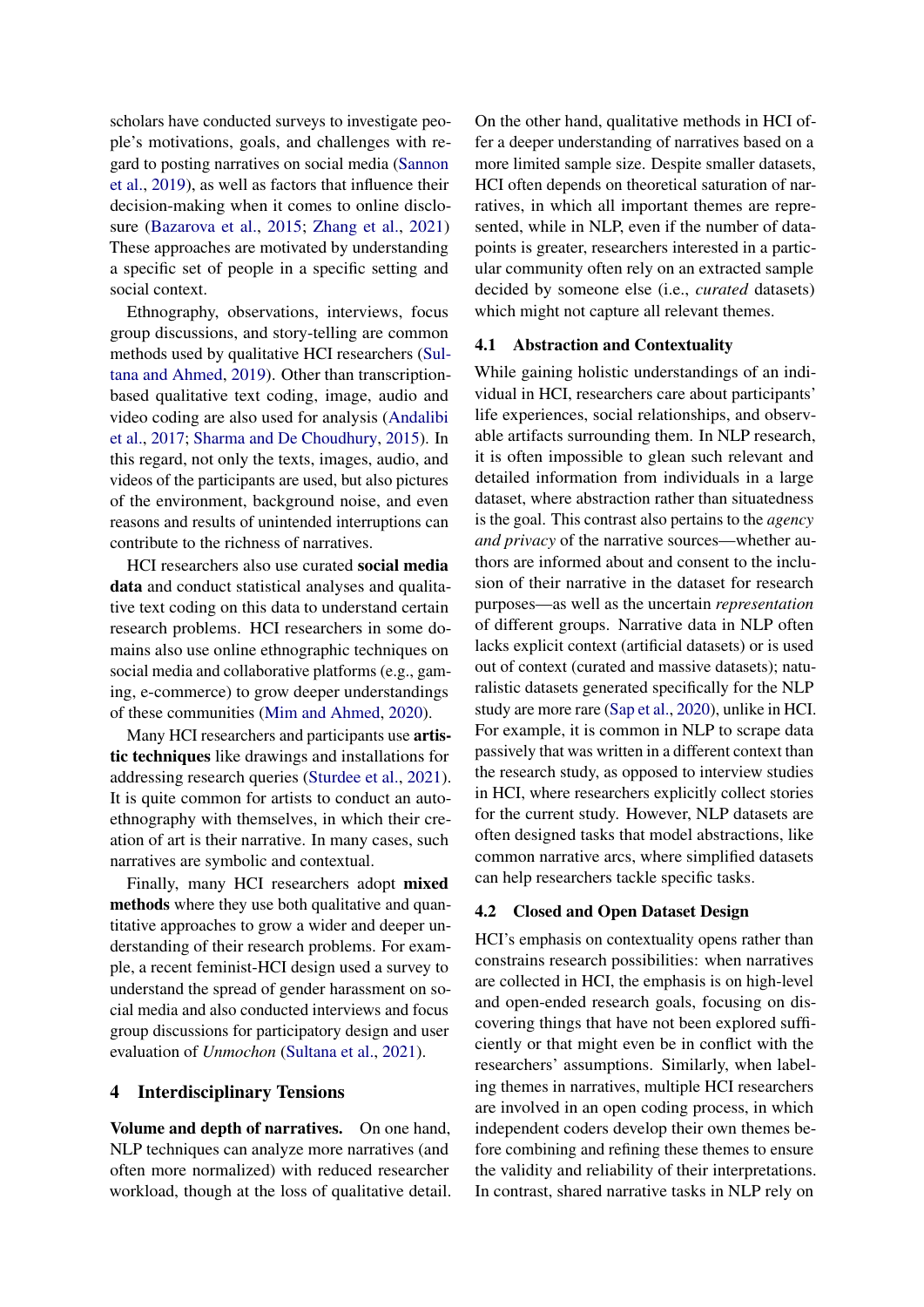labeled datasets intended for one task, whose data and labels are meant to model one specific concept (like story conclusions) that the researchers already hold, even if multiple annotators are involved.

### 5 Towards a Mixed Methods Approach

We argue that mixed methods research, drawing from both NLP and HCI, could allow for richer narrative datasets and more holistic understandings of narrative and the social impacts of narrative. This *triangulation* of methods not only minimizes the biases of researchers and enhances the validity of the findings, but also reveals different dimensions of the phenomenon being investigated [\(McQueen and](#page-6-20) [Knussen,](#page-6-20) [2002\)](#page-6-20). While prior work has suggested mixed methods in many other NLP contexts (e.g., grounded topic modeling [\(Baumer et al.,](#page-4-10) [2017\)](#page-4-10)), narratives are particularly well-suited because of the strong research interest on both sides and the tensions enumerated above.

### 5.1 Customizing an Approach

Prior work has suggested various frameworks to select between mixed methods approaches [\(Heuer](#page-5-16) [and Buschek,](#page-5-16) [2021;](#page-5-16) [Inie and Derczynski,](#page-5-17) [2021\)](#page-5-17). These mixed methods may follow different design patterns, including *explanatory*, *exploratory*, *parallel*, and *nested* methods [\(Creswell and Clark,](#page-5-18) [2017\)](#page-5-18). Therefore, the choice of study design should be guided by research questions and goals. For example, if researchers aim to understand the structural patterns of a certain type of narrative (e.g., mental health disclosures on social media) and examine its situatedness (i.e., audiences and context), they might consider an explanatory sequential mixed methods design, where researchers first use quantitative methods to analyze scraped data followed by qualitative interviews and selected narratives in social context. Contrarily, to understand how individuals frame a particular event or phenomenon (e.g., the COVID-19 pandemic) and see if that frame can be applied to a larger population, researchers might opt for an exploratory sequential mixed methods design, characterized by an initial qualitative phase of data collection and analysis, followed by quantitative analysis drawing on a larger dataset.

#### 5.2 Contextuality

Because situatedness or contextuality are essential components of narrative, contextuality can act as a bridging frame in these mixed methods designs, to move between the volume of narrative data in NLP and the depth of analysis in qualitative HCI methods. Researchers can move between "zooming in" on specific stories using qualitative methods and "zooming out" to analyze larger patterns across stories (rather than just one or the other). For example, HCI methods can be used to gather qualitative detail about a dataset's context, while research methods and tools from NLP can help HCI researchers situate smaller datasets within their larger-scale, cross-community contexts [\(Zhang et al.,](#page-7-5) [2017;](#page-7-5) [Lucy and Bamman,](#page-5-19) [2021\)](#page-5-19). Both sets of methods can also help address how platform design, moderation, and other contextual features shape the sharing of narratives online.

#### 5.3 Positionality in Design and Evaluation

Qualitative HCI methods emphasize reflexivity and positionality. These practices can encourage NLP researchers to recognize the inherent biases in their research questions, datasets, modeling architectures, procedures, and interpretation of results. Narrative tasks are not simple; each instance usually has multiple right answers, and researchers need to be aware of their own biases in evaluation. For example, when selecting appropriate story endings, annotators are not operating with a "view from nowhere" but from particular values and circumstances [\(Nagel,](#page-6-21) [1989\)](#page-6-21). The positionality of the researchers should also be considered in relation to the narrative authors; the authors' positions are often lost in NLP datasets, even when those datasets are labeled with internal states (e.g., sentiment) known only to the authors. Classifying internal states carries risks [\(Stark,](#page-6-22) [2018\)](#page-6-22), which are compounded in the study of personal narratives, where affect, relationships, and narratival motivations are intertwined. One strategy to address this challenge is to include the narrative authors in the dataset design [\(Heuer and Buschek,](#page-5-16) [2021\)](#page-5-16). And NLP methods can be used to explore the authors' and researchers' positionality by comparing biased linguistic patterns [\(Bolukbasi et al.,](#page-5-20) [2016;](#page-5-20) [Caliskan](#page-5-21) [et al.,](#page-5-21) [2017\)](#page-5-21) contained in narratives and case notes.

#### 5.4 Openness to Discovery and Disagreement

Discovery and disagreement are central components to the open research focus in qualitative HCI methods. When designing labeled datasets and shared tasks, NLP can adopt HCI's open approach; rather than constraining the data and labels to a test a single technical ability, decided a priori, NLP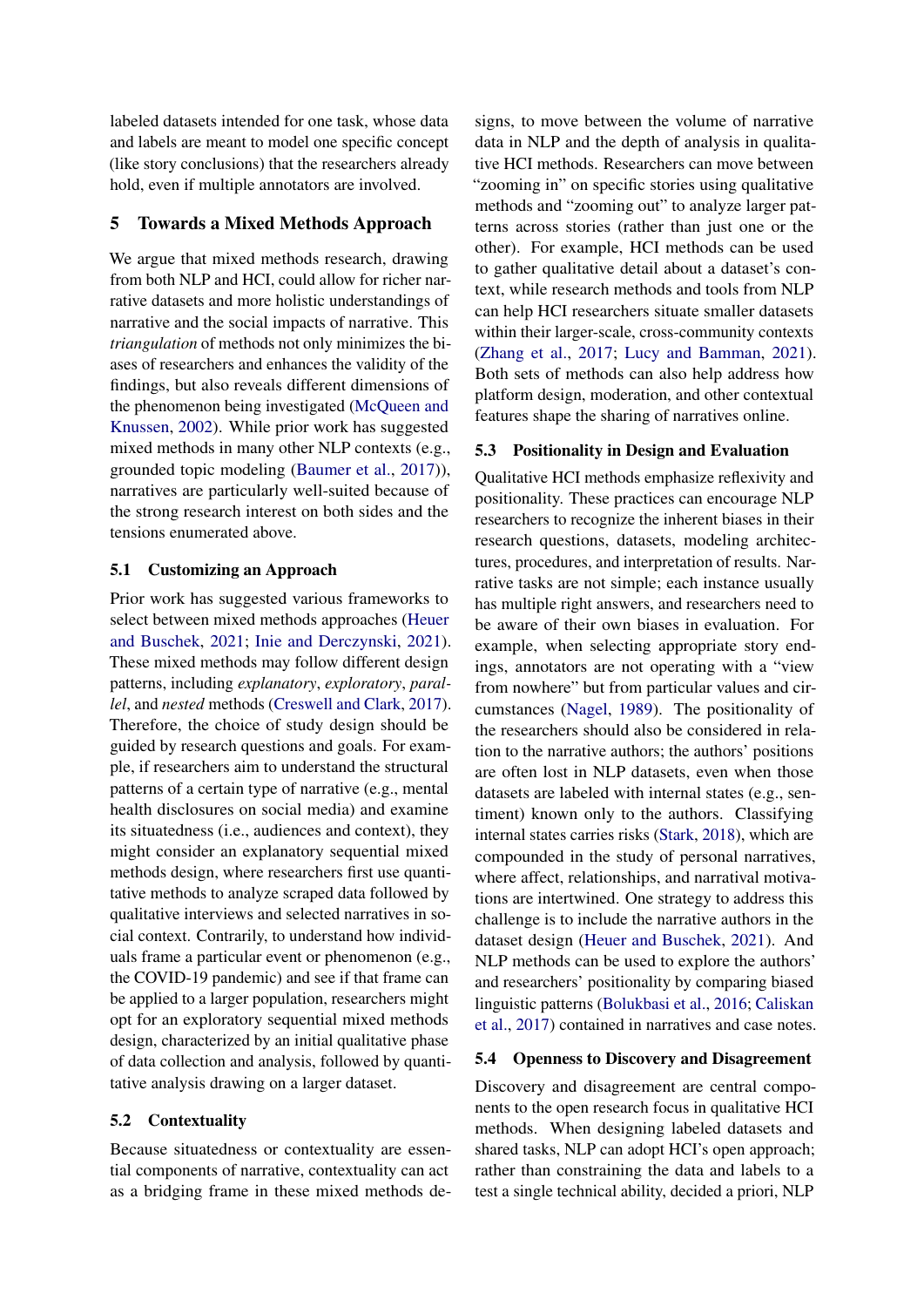researchers can take an open approach—one that allows for complicated labels that emerge from multiple annotators' interpretation of the data. This opportunity to include labeler disagreements has been noted by a large body of work [\(Inie and Derczyn](#page-5-17)[ski,](#page-5-17) [2021\)](#page-5-17), but given the complexity of narrative data and its many intertwining features [\(Piper et al.,](#page-6-4) [2021\)](#page-6-4), customized labels (e.g., hierarchical) could more realistically represent narratives than artificial benchmarks with limited utility. On the other side, NLP methods like topic modeling can help surface themes and discourses that are not immediately apparent to qualitative coders [\(Baumer et al.,](#page-4-10) [2017\)](#page-4-10). NLP methods can also be used to to identify outlier narratives whose structure or framing is unusual for the dataset [\(Antoniak et al.,](#page-4-5) [2019\)](#page-4-5).

## 6 Conclusion

As both a research tool and as an object of study, narrative datasets have been widely used in both NLP and HCI. This short work is not intended to describe all approaches to narrative in these disciplines, nor is it intended to provide solutions to all the described challenges. Boundaries between disciplines are fluid, especially in regards to stories shared on social media, where platform design, moderation, and many other HCI concepts have shaped the stories studied via computational NLP methods. Many different fields (e.g., literary studies) are concerned with narratives; we have constrained our discussion to datasets in NLP and qualitative HCI because we see room for crosspollination and conversations. Stories can be powerful tools of persuasion and expression, and richer methods that draw from both NLP and HCI can raise new questions and open up new directions.

### 7 Acknowledgements

Thank you to our anonymous reviewers, whose comments were very helpful in preparing this paper. We also thank Sharifa Sultana's Facebook Fellowship for supporting this work.

#### References

<span id="page-4-3"></span>Nader Akoury, Shufan Wang, Josh Whiting, Stephen Hood, Nanyun Peng, and Mohit Iyyer. 2020. [STO-](https://doi.org/10.18653/v1/2020.emnlp-main.525)[RIUM: A Dataset and Evaluation Platform for](https://doi.org/10.18653/v1/2020.emnlp-main.525) [Machine-in-the-Loop Story Generation.](https://doi.org/10.18653/v1/2020.emnlp-main.525) In *Proceedings of the 2020 Conference on Empirical Methods in Natural Language Processing (EMNLP)*, pages 6470–6484, Online. Association for Computational Linguistics.

- <span id="page-4-9"></span>Nazanin Andalibi, Pinar Ozturk, and Andrea Forte. 2017. [Sensitive self-disclosures, responses, and so](https://doi.org/10.1145/2998181.2998243)[cial support on instagram: The case of depression.](https://doi.org/10.1145/2998181.2998243) In *Proceedings of the 2017 ACM Conference on Computer Supported Cooperative Work and Social Computing*, CSCW '17, page 1485–1500, New York, NY, USA. Association for Computing Machinery.
- <span id="page-4-5"></span>Maria Antoniak, David Mimno, and Karen Levy. 2019. [Narrative paths and negotiation of power in birth sto](https://doi.org/10.1145/3359190)[ries.](https://doi.org/10.1145/3359190) *Proc. ACM Hum.-Comput. Interact.*, 3(CSCW).
- <span id="page-4-0"></span>Michael Bamberg and Alexandra Georgakopoulou. 2008. Small stories as a new perspective in narrative and identity analysis.
- <span id="page-4-6"></span>David Bamman, Olivia Lewke, and Anya Mansoor. 2020. [An annotated dataset of coreference in En](https://aclanthology.org/2020.lrec-1.6)[glish literature.](https://aclanthology.org/2020.lrec-1.6) In *Proceedings of the 12th Language Resources and Evaluation Conference*, pages 44–54, Marseille, France. European Language Resources Association.
- <span id="page-4-2"></span>David Bamman, Brendan O'Connor, and Noah A. Smith. 2013. [Learning latent personas of film char](https://www.aclweb.org/anthology/P13-1035)[acters.](https://www.aclweb.org/anthology/P13-1035) In *Proceedings of the 51st Annual Meeting of the Association for Computational Linguistics (Volume 1: Long Papers)*, pages 352–361, Sofia, Bulgaria. Association for Computational Linguistics.
- <span id="page-4-4"></span>David Bamman and Noah A. Smith. 2014. [Unsuper](https://doi.org/10.1162/tacl_a_00189)[vised discovery of biographical structure from text.](https://doi.org/10.1162/tacl_a_00189) *Transactions of the Association for Computational Linguistics*, 2:363–376.
- <span id="page-4-1"></span>Jeffrey Bardzell, Shaowen Bardzell, Carl DiSalvo, William Gaver, and Phoebe Sengers. 2012. The humanities and/in hci. In *CHI'12 Extended Abstracts on Human Factors in Computing Systems*, pages 1135–1138.
- <span id="page-4-10"></span>Eric PS Baumer, David Mimno, Shion Guha, Emily Quan, and Geri K Gay. 2017. Comparing grounded theory and topic modeling: Extreme divergence or unlikely convergence? *Journal of the Association for Information Science and Technology*, 68(6):1397– 1410.
- <span id="page-4-8"></span>Natalya N Bazarova, Yoon Hyung Choi, Victoria Schwanda Sosik, Dan Cosley, and Janis Whitlock. 2015. Social sharing of emotions on facebook: Channel differences, satisfaction, and replies. In *Proceedings of the 18th ACM conference on computer supported cooperative work & social computing*, pages 154–164.
- <span id="page-4-7"></span>Emily M. Bender, Timnit Gebru, Angelina McMillan-Major, and Shmargaret Shmitchell. 2021. [On the](https://doi.org/10.1145/3442188.3445922) [dangers of stochastic parrots: Can language mod](https://doi.org/10.1145/3442188.3445922)[els be too big?](https://doi.org/10.1145/3442188.3445922) In *Proceedings of the 2021 ACM Conference on Fairness, Accountability, and Transparency*, FAccT '21, page 610–623, New York, NY, USA. Association for Computing Machinery.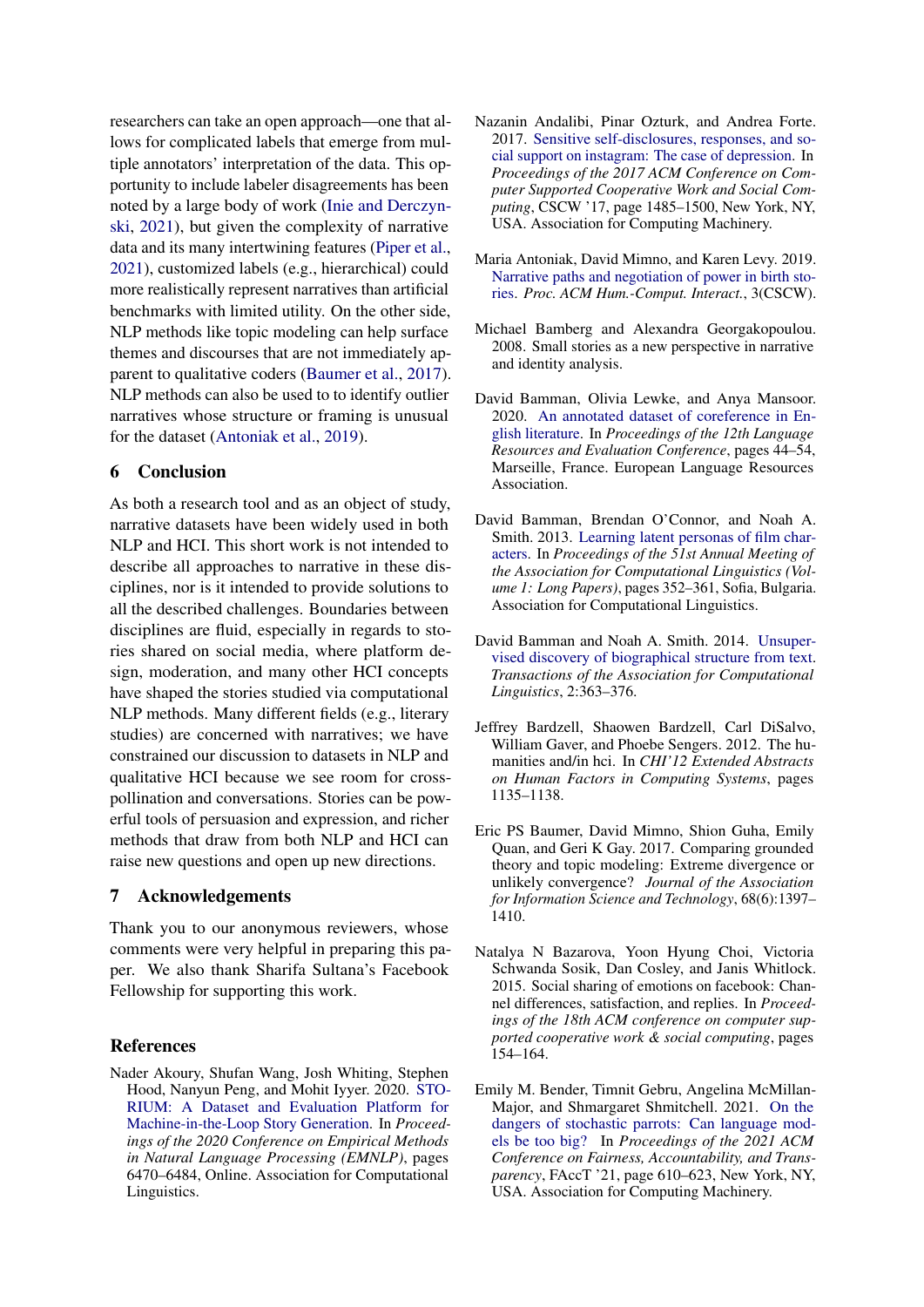- <span id="page-5-20"></span>Tolga Bolukbasi, Kai-Wei Chang, James Y Zou, Venkatesh Saligrama, and Adam T Kalai. 2016. Man is to computer programmer as woman is to homemaker? Debiasing word embeddings. In *Advances in Neural Information Processing Systems*, pages 4349– 4357.
- <span id="page-5-1"></span>Jerome Bruner. 1987. Life as narrative. *Social research*, pages 11–32.

<span id="page-5-14"></span>Jerome Bruner. 1990. Acts of meaning.

- <span id="page-5-21"></span>Aylin Caliskan, Joanna J Bryson, and Arvind Narayanan. 2017. Semantics derived automatically from language corpora contain human-like biases. *Science*, 356(6334):183–186.
- <span id="page-5-3"></span>Nathanael Chambers and Dan Jurafsky. 2008. [Unsuper](https://www.aclweb.org/anthology/P08-1090)[vised learning of narrative event chains.](https://www.aclweb.org/anthology/P08-1090) In *Proceedings of ACL-08: HLT*, pages 789–797, Columbus, Ohio. Association for Computational Linguistics.
- <span id="page-5-4"></span>Nathanael Chambers and Dan Jurafsky. 2009. [Unsu](https://www.aclweb.org/anthology/P09-1068)[pervised learning of narrative schemas and their par](https://www.aclweb.org/anthology/P09-1068)[ticipants.](https://www.aclweb.org/anthology/P09-1068) In *Proceedings of the Joint Conference of the 47th Annual Meeting of the ACL and the 4th International Joint Conference on Natural Language Processing of the AFNLP*, pages 602–610, Suntec, Singapore. Association for Computational Linguistics.
- <span id="page-5-18"></span>John W Creswell and Vicki L Plano Clark. 2017. *Designing and conducting mixed methods research*. Sage Publications.
- <span id="page-5-11"></span>Jacob Devlin, Ming-Wei Chang, Kenton Lee, and Kristina Toutanova. 2019. [BERT: Pre-training of](https://doi.org/10.18653/v1/N19-1423) [deep bidirectional transformers for language under](https://doi.org/10.18653/v1/N19-1423)[standing.](https://doi.org/10.18653/v1/N19-1423) In *Proceedings of the 2019 Conference of the North American Chapter of the Association for Computational Linguistics: Human Language Technologies, Volume 1 (Long and Short Papers)*, pages 4171–4186, Minneapolis, Minnesota. Association for Computational Linguistics.
- <span id="page-5-15"></span>Jessica L Feuston and Anne Marie Piper. 2019. Everyday experiences: small stories and mental illness on instagram. In *Proceedings of the 2019 CHI conference on human factors in computing systems*, pages  $1-14.$
- <span id="page-5-12"></span>Leo Gao, Stella Biderman, Sid Black, Laurence Golding, Travis Hoppe, Charles Foster, Jason Phang, Horace He, Anish Thite, Noa Nabeshima, et al. 2020. The pile: An 800gb dataset of diverse text for language modeling. *arXiv preprint arXiv:2101.00027*.
- <span id="page-5-13"></span>Timnit Gebru, Jamie Morgenstern, Briana Vecchione, Jennifer Wortman Vaughan, Hanna Wallach, Hal Daumé III, and Kate Crawford. 2021. [Datasheets](https://doi.org/10.1145/3458723) [for datasets.](https://doi.org/10.1145/3458723) *Commun. ACM*, 64(12):86–92.
- <span id="page-5-7"></span>Seraphina Goldfarb-Tarrant, Tuhin Chakrabarty, Ralph Weischedel, and Nanyun Peng. 2020. [Content plan](https://doi.org/10.18653/v1/2020.emnlp-main.351)[ning for neural story generation with aristotelian](https://doi.org/10.18653/v1/2020.emnlp-main.351) [rescoring.](https://doi.org/10.18653/v1/2020.emnlp-main.351) In *Proceedings of the 2020 Conference on*

*Empirical Methods in Natural Language Processing (EMNLP)*, pages 4319–4338, Online. Association for Computational Linguistics.

- <span id="page-5-0"></span>Connie Golsteijn and Serena Wright. 2013. Using narrative research and portraiture to inform design research. In *IFIP Conference on Human-Computer Interaction*, pages 298–315. Springer.
- <span id="page-5-10"></span>Andrew Gordon and Reid Swanson. 2009. Identifying personal stories in millions of weblog entries. In *Third International Conference on Weblogs and Social Media, Data Challenge Workshop, San Jose, CA*, volume 46.
- <span id="page-5-5"></span>Amit Goyal, Ellen Riloff, and Hal Daumé III. 2010. [Automatically producing plot unit representations for](https://www.aclweb.org/anthology/D10-1008) [narrative text.](https://www.aclweb.org/anthology/D10-1008) In *Proceedings of the 2010 Conference on Empirical Methods in Natural Language Processing*, pages 77–86, Cambridge, MA. Association for Computational Linguistics.
- <span id="page-5-8"></span>Jian Guan, Fei Huang, Zhihao Zhao, Xiaoyan Zhu, and Minlie Huang. 2020. [A knowledge-enhanced pre](https://doi.org/10.1162/tacl_a_00302)[training model for commonsense story generation.](https://doi.org/10.1162/tacl_a_00302) *Transactions of the Association for Computational Linguistics*, 8:93–108.
- <span id="page-5-16"></span>Hendrik Heuer and Daniel Buschek. 2021. [Methods](https://aclanthology.org/2021.hcinlp-1.5) [for the design and evaluation of HCI+NLP systems.](https://aclanthology.org/2021.hcinlp-1.5) In *Proceedings of the First Workshop on Bridging Human–Computer Interaction and Natural Language Processing*, pages 28–33, Online. Association for Computational Linguistics.
- <span id="page-5-17"></span>Nanna Inie and Leon Derczynski. 2021. [An IDR frame](https://aclanthology.org/2021.hcinlp-1.16)[work of opportunities and barriers between HCI and](https://aclanthology.org/2021.hcinlp-1.16) [NLP.](https://aclanthology.org/2021.hcinlp-1.16) In *Proceedings of the First Workshop on Bridging Human–Computer Interaction and Natural Language Processing*, pages 101–108, Online. Association for Computational Linguistics.
- <span id="page-5-6"></span>Mohit Iyyer, Anupam Guha, Snigdha Chaturvedi, Jordan Boyd-Graber, and Hal Daumé III. 2016. [Feuding](https://doi.org/10.18653/v1/N16-1180) [families and former Friends: Unsupervised learning](https://doi.org/10.18653/v1/N16-1180) [for dynamic fictional relationships.](https://doi.org/10.18653/v1/N16-1180) In *Proceedings of the 2016 Conference of the North American Chapter of the Association for Computational Linguistics: Human Language Technologies*, pages 1534–1544, San Diego, California. Association for Computational Linguistics.
- <span id="page-5-9"></span>Bram Jans, Steven Bethard, Ivan Vulic, and ´ Marie Francine Moens. 2012. [Skip n-grams and](https://www.aclweb.org/anthology/E12-1034) [ranking functions for predicting script events.](https://www.aclweb.org/anthology/E12-1034) In *Proceedings of the 13th Conference of the European Chapter of the Association for Computational Linguistics*, pages 336–344, Avignon, France. Association for Computational Linguistics.
- <span id="page-5-2"></span>Wendy G. Lehnert. 1981. Plot units and narrative summarization. *Cognitive Science*, 5:293–331.
- <span id="page-5-19"></span>Li Lucy and David Bamman. 2021. [Characterizing En](https://doi.org/10.1162/tacl_a_00383)[glish variation across social media communities with](https://doi.org/10.1162/tacl_a_00383) [BERT.](https://doi.org/10.1162/tacl_a_00383) *Transactions of the Association for Computational Linguistics*, 9:538–556.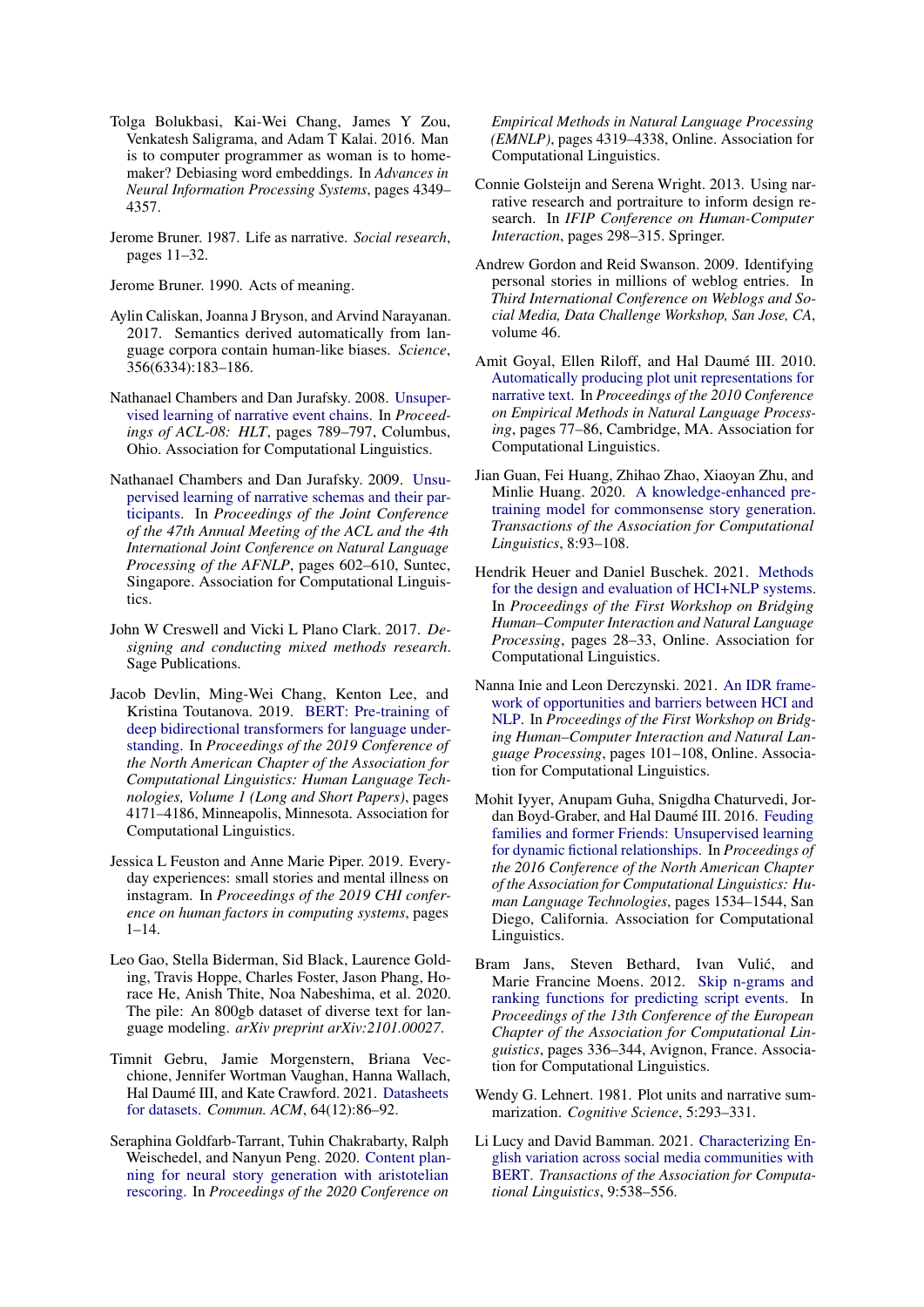- <span id="page-6-7"></span>Stephanie Lukin, Kevin Bowden, Casey Barackman, and Marilyn Walker. 2016. [PersonaBank: A corpus](https://www.aclweb.org/anthology/L16-1163) [of personal narratives and their story intention graphs.](https://www.aclweb.org/anthology/L16-1163) pages 1026–1033.
- <span id="page-6-20"></span>Ronald A McQueen and Christina Knussen. 2002. *Research methods for social science: A practical introduction*. Pearson Education.
- <span id="page-6-2"></span>Erin L Merz, Rina S Fox, and Vanessa L Malcarne. 2014. Expressive writing interventions in cancer patients: A systematic review. *Health Psychology Review*, 8(3):339–361.
- <span id="page-6-17"></span>Nusrat Jahan Mim and Syed Ishtiaque Ahmed. 2020. Others' images: Online social media, architectural improvisations, and spatial marginalization in bangladesh. In *Proceedings of the 2020 CHI Conference on Human Factors in Computing Systems*, pages 1–14.
- <span id="page-6-9"></span>Nasrin Mostafazadeh, Nathanael Chambers, Xiaodong He, Devi Parikh, Dhruv Batra, Lucy Vanderwende, Pushmeet Kohli, and James Allen. 2016. [A corpus](https://doi.org/10.18653/v1/N16-1098) [and cloze evaluation for deeper understanding of](https://doi.org/10.18653/v1/N16-1098) [commonsense stories.](https://doi.org/10.18653/v1/N16-1098) In *Proceedings of the 2016 Conference of the North American Chapter of the Association for Computational Linguistics: Human Language Technologies*, pages 839–849, San Diego, California. Association for Computational Linguistics.
- <span id="page-6-21"></span>Thomas Nagel. 1989. *The view from nowhere*. oxford university press.
- <span id="page-6-3"></span>Pok-Ja Oh and Soo Hyun Kim. 2016. The effects of expressive writing interventions for patients with cancer: A meta-analysis. In *Oncology Nursing Forum*, volume 43.
- <span id="page-6-10"></span>Jessica Ouyang and Kathy McKeown. 2014. [Towards](http://www.lrec-conf.org/proceedings/lrec2014/pdf/1154_Paper.pdf) [automatic detection of narrative structure.](http://www.lrec-conf.org/proceedings/lrec2014/pdf/1154_Paper.pdf) In *Proceedings of the Ninth International Conference on Language Resources and Evaluation (LREC-2014)*, pages 4624–4631, Reykjavik, Iceland. European Languages Resources Association (ELRA).
- <span id="page-6-1"></span>James W Pennebaker. 1997. Writing about emotional experiences as a therapeutic process. *Psychological Science*, 8(3):162–166.
- <span id="page-6-0"></span>James W Pennebaker and Sandra K Beall. 1986. Confronting a traumatic event: toward an understanding of inhibition and disease. *Journal of Abnormal Psychology*, 95(3):274.
- <span id="page-6-4"></span>Andrew Piper, Richard Jean So, and David Bamman. 2021. [Narrative theory for computational narrative](https://doi.org/10.18653/v1/2021.emnlp-main.26) [understanding.](https://doi.org/10.18653/v1/2021.emnlp-main.26) In *Proceedings of the 2021 Conference on Empirical Methods in Natural Language Processing*, pages 298–311, Online and Punta Cana, Dominican Republic. Association for Computational Linguistics.
- <span id="page-6-6"></span>Andrew J. Reagan, Lewis Mitchell, Dilan Kiley, Christopher M. Danforth, and Peter Sheridan Dodds. 2016. The emotional arcs of stories are dominated by six basic shapes. *EPJ Data Science*, 5:1–12.
- <span id="page-6-8"></span>Matthew Richardson, Christopher J.C. Burges, and Erin Renshaw. 2013. [MCTest: A challenge dataset for the](https://aclanthology.org/D13-1020) [open-domain machine comprehension of text.](https://aclanthology.org/D13-1020) In *Proceedings of the 2013 Conference on Empirical Methods in Natural Language Processing*, pages 193–203, Seattle, Washington, USA. Association for Computational Linguistics.
- <span id="page-6-14"></span>Shruti Sannon, Elizabeth L Murnane, Natalya N Bazarova, and Geri Gay. 2019. " i was really, really nervous posting it" communicating about invisible chronic illnesses across social media platforms. In *Proceedings of the 2019 CHI conference on human factors in computing systems*, pages 1–13.
- <span id="page-6-11"></span>Maarten Sap, Eric Horvitz, Yejin Choi, Noah A. Smith, and James Pennebaker. 2020. [Recollection versus](https://doi.org/10.18653/v1/2020.acl-main.178) [imagination: Exploring human memory and cogni](https://doi.org/10.18653/v1/2020.acl-main.178)[tion via neural language models.](https://doi.org/10.18653/v1/2020.acl-main.178) In *Proceedings of the 58th Annual Meeting of the Association for Computational Linguistics*, pages 1970–1978, Online. Association for Computational Linguistics.
- <span id="page-6-5"></span>Roger C Schank and Robert P Abelson. 1977. Scripts, plans, goals, and understanding: An inquiry into human knowledge structures.
- <span id="page-6-16"></span>Sanket S Sharma and Munmun De Choudhury. 2015. Measuring and characterizing nutritional information of food and ingestion content in instagram. In *Proceedings of the 24th International Conference on World Wide Web*, pages 115–116.
- <span id="page-6-13"></span>Lisa Slevitch. 2011. Qualitative and quantitative methodologies compared: Ontological and epistemological perspectives. *Journal of quality assurance in hospitality & tourism*, 12(1):73–81.
- <span id="page-6-22"></span>Luke Stark. 2018. [Algorithmic psychometrics and](https://doi.org/10.1177/0306312718772094) [the scalable subject.](https://doi.org/10.1177/0306312718772094) *Social Studies of Science*, 48(2):204–231. PMID: 29726810.
- <span id="page-6-12"></span>Bruce Sterling. 2009. Cover story design fiction. *Interactions*, 16(3):20–24.
- <span id="page-6-18"></span>Miriam Sturdee, Makayla Lewis, Angelika Strohmayer, Katta Spiel, Nantia Koulidou, Sarah Fdili Alaoui, and Josh Urban Davis. 2021. A plurality of practices: artistic narratives in hci research. In *Creativity and Cognition*, pages 1–1.
- <span id="page-6-15"></span>Sharifa Sultana and Syed Ishtiaque Ahmed. 2019. Witchcraft and hci: Morality, modernity, and postcolonial computing in rural bangladesh. In *Proceedings of the 2019 CHI Conference on Human Factors in Computing Systems*, pages 1–15.
- <span id="page-6-19"></span>Sharifa Sultana, Mitrasree Deb, Ananya Bhattacharjee, Shaid Hasan, SM Raihanul Alam, Trishna Chakraborty, Prianka Roy, Samira Fairuz Ahmed,